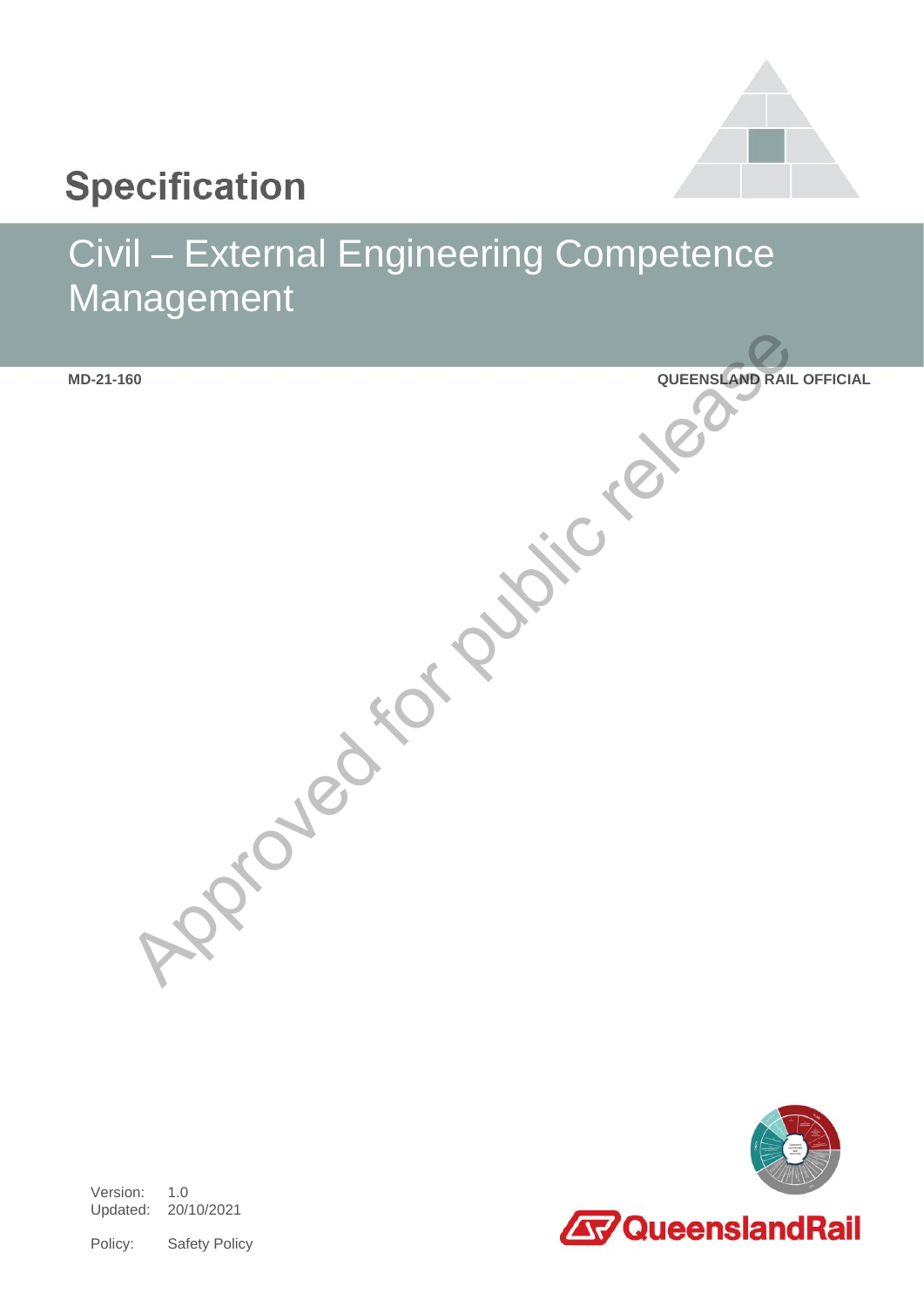

### **Table of Contents**

| 1            | <b>Purpose</b>                                         |                                                         |                |  |
|--------------|--------------------------------------------------------|---------------------------------------------------------|----------------|--|
|              | 1.1                                                    | Objective                                               | 3              |  |
|              | 1.2                                                    | Scope                                                   | 3              |  |
|              | 1.3                                                    | Assessment of External Engineering Organisation's (EEO) | 5              |  |
| $\mathbf{2}$ |                                                        | <b>Requirements of this Specification</b>               | 6              |  |
|              | 2.1                                                    | Overview                                                | 6              |  |
|              | 2.2                                                    | Audit/ Assurance                                        | 8              |  |
|              | 2.3                                                    | Responsibilities                                        | 8              |  |
|              | 2.4                                                    | Rail Safety Worker roles                                | $\overline{9}$ |  |
|              | 2.5                                                    | Sole traders                                            | 10             |  |
|              | 2.6                                                    | <b>Competency Assurance and Audits</b>                  | 10             |  |
|              | 2.7                                                    | Reassessments                                           | 11             |  |
|              | 2.8                                                    | Implementation of this specification                    | 11             |  |
|              | 2.9                                                    | Rail Industry Worker (RIW) roles                        | 12             |  |
| 3            |                                                        | <b>Terms and definitions</b>                            | 13             |  |
| 4            |                                                        | <b>Document history</b>                                 | 15             |  |
| 5            |                                                        | <b>Responsibilities</b>                                 | 16             |  |
|              | 5.1                                                    | Who does what?                                          | 16             |  |
| 6            |                                                        | <b>Appendices</b>                                       | 17             |  |
|              |                                                        | Appendix 1 - Related documents                          | 17             |  |
|              | Appendix 2 - Track & Structures Engineering RIW Matrix |                                                         |                |  |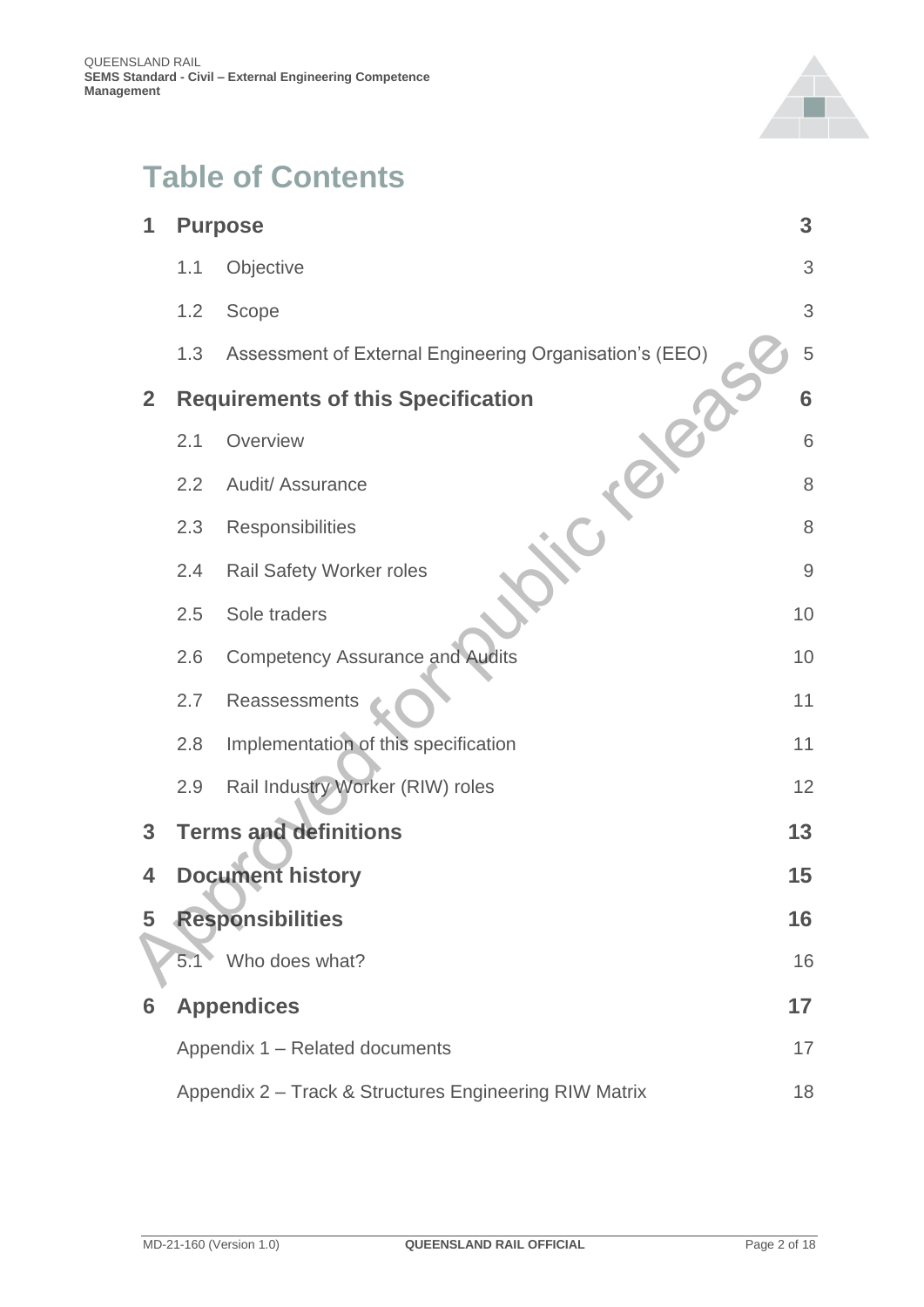

### <span id="page-2-0"></span>**1 Purpose**

Queensland Rail collaborates with the private sector on a range of infrastructure projects. External Organisations providing engineering services to Queensland Rail are required to manage the competence of their engineering and technical staff.

This specification sets the expected organisational competency management capabilities to assure Queensland Rail that engineering services delivered by external organisations are:

- Fit for purpose,
- integrated with the existing rail system/s,
- delivered in a manner that is compliant with Queensland Rail's Safety Management System,
- and satisfy Queensland Rail's requirements.

#### <span id="page-2-1"></span>**1.1 Objective**

The objective of this Specification is to assure Queensland Rail that only engineering staff with the appropriate knowledge, proficiency, and behaviours are engaged to perform specified activities within a specific engineering service area of discipline.

#### <span id="page-2-2"></span>**1.2 Scope**

This specification covers all External Engineering Organisation's (EEO's) who carry out work in support of Queensland Rail's Track and Structures infrastructure. This includes employees, contractors and sub-contractors involved in the design, development, construction, testing, certification, commissioning, maintenance and decommissioning of Track and Structures infrastructure. Comparison and Rail that engineering services delivered by external<br>organisations are:<br>
• Fit for purpose,<br>
• integrated with the existing rail system/s,<br>
• divirced in a mannor that is compliant with Queensland Rail's Saf

What constitutes Track and Structures Infrastructure is defined in Section 1.2.1.

This specification also defines roles within the track and structures discipline that hold additional duties as Rail Safety Workers.

#### **1.2.1 Track and Structures Infrastructure**

Track and Structures Infrastructure encompasses some, or all, of the following elements necessary for a railway to operate:

- Infrastructure clearances
- **Track Geometry**
- Bridges (including underbridges, overbridges, footbridges, subways)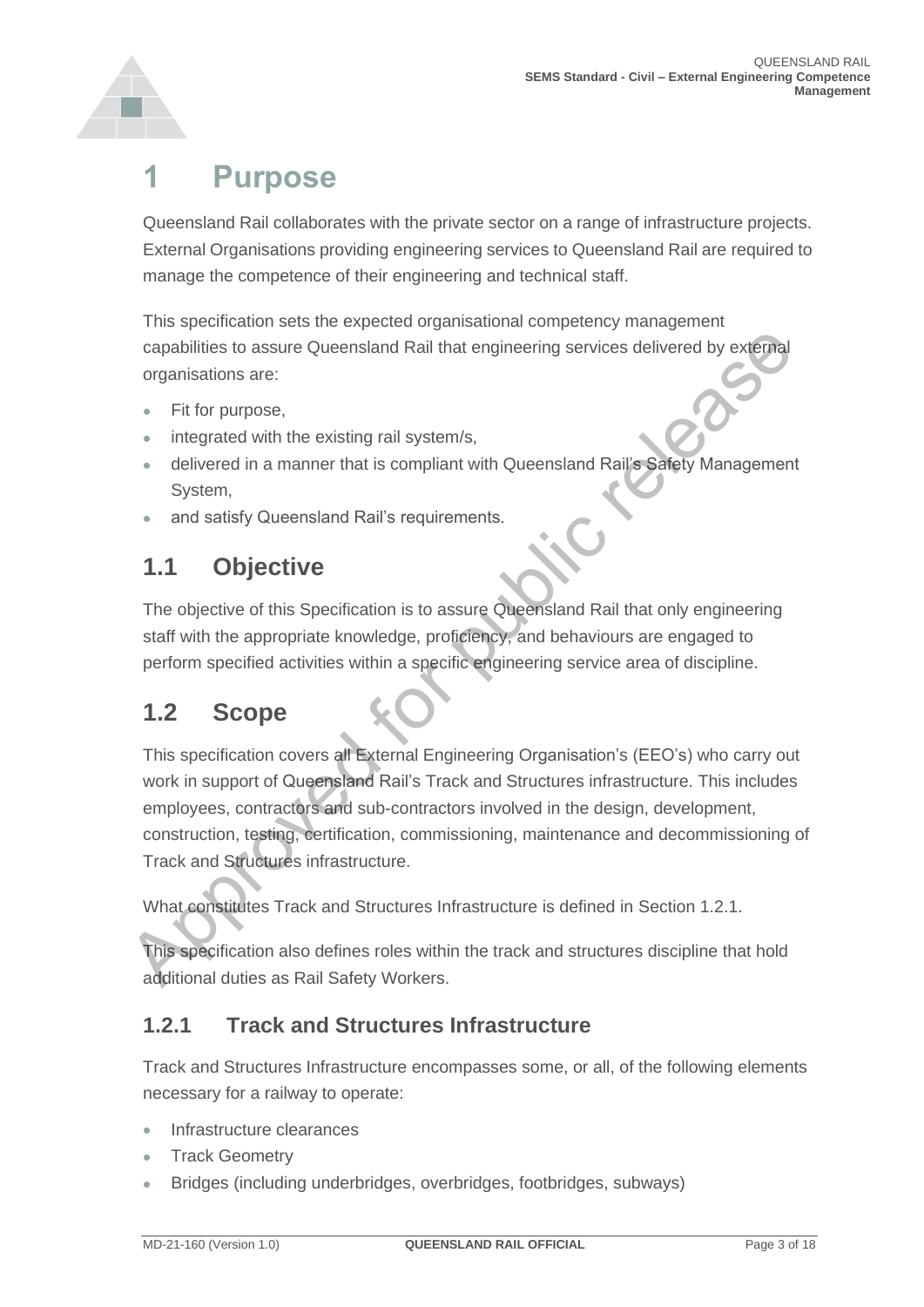

- Track sub-system of rail, sleepers and fasteners
- Turnouts, diamonds and special trackwork
- Rail welding and rail stress management
- Ballast and formation (including subgrade)
- Ballastless track systems
- Retaining walls
- **Culverts**
- Flooding and storm damage management recovery works
- Derailment prevention and containment measures
- Earthworks, embankments, cuttings, and drainage
- Slope stabilisation and rock fall protection
- Speed boards and operational signage
- At-grade level crossings and signage
- Under-bores and underground services
- OTV pads
- Rail maintenance access roads (RMAR) and provision for maintenance access. Approaches For a Final and the Fooding and storm damage management recovery works<br>
Approaches and operation and containment measures<br>
At-grade lowel crossings and signage<br>
At-grade level crossings and signage<br>
At-grade lev

The Track and Structures discipline interfaces with some, or all, of the following:

- Track formation and structures
- Existing and adjacent alignment
- Rollingstock
- Overhead line traction system (OHLE)
- Signalling infrastructure
- Wayside structures
- Other railways e.g. cane railway at-grade crossings, private sidings;
- Other transport modes e.g. road crossings, road traffic signals;
- Network maintenance staff
- Network operations management
- Passengers and staff at platforms
- Adjacent land owners
- Asset management
- Utilities (3rd party)
- 3rd party infrastructure in the rail corridor (e.g. conveyors, loaders)
- 3rd party operators.

For the purpose of this specification, the following elements are out of scope:

- **Facilities** 
	- Stations. Platform marking, signage and station fittings are National Construction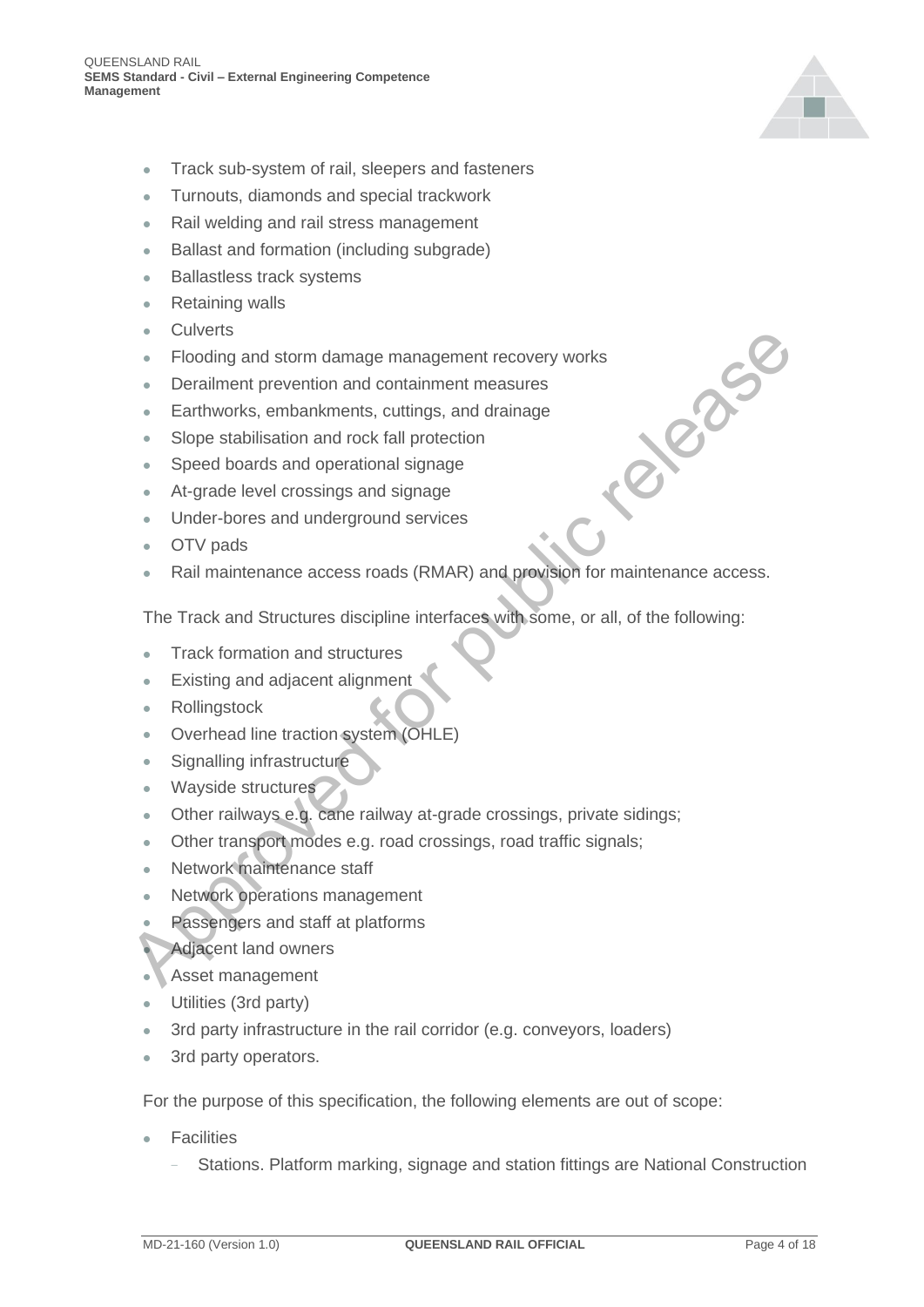

Code (NCC) issues and beyond the scope of the civil asset.

- Depots, wayside buildings, load outs
- Precincts, and other facilities are similarly out of scope for the track and structures asset apart from the risk of impacting the safe operation of rail traffic.
- Security. Security of stations, stabling yards and other facilities.

#### <span id="page-4-0"></span>**1.3 Assessment of External Engineering Organisation's (EEO)**

Prior to being engaged by Queensland Rail, an EEO shall be endorsed by Queensland Rail against the competency management requirements of this specification. Approved the public relationship of the matter of the section of the content of this specification.<br>
Approximation of the complete of meeting the requirements of this specification to<br>
EEO's shall submit evidence of meetin

EEO's shall submit evidence of meeting the requirements in this specification to EngineeringCompetency@qr.com.au.

Queensland Rail will review the evidence supplied and respond within 10 business days as per below.

If Queensland Rail is satisfied that the information provided meets the requirements of this specification, Queensland Rail shall notify the EEO of the following:

- That they have been added to Queensland Rail's register of approved EEO's.
- The date the approval will expire (max. 5 years).
- Any conditions of the approval.
- The process for setting up RIW System Assessors.

If Queensland Rail is not satisfied that the information provided meets the requirements of this specification, Queensland Rail shall notify the EEO of the following:

Additional information required to satisfy the requirements.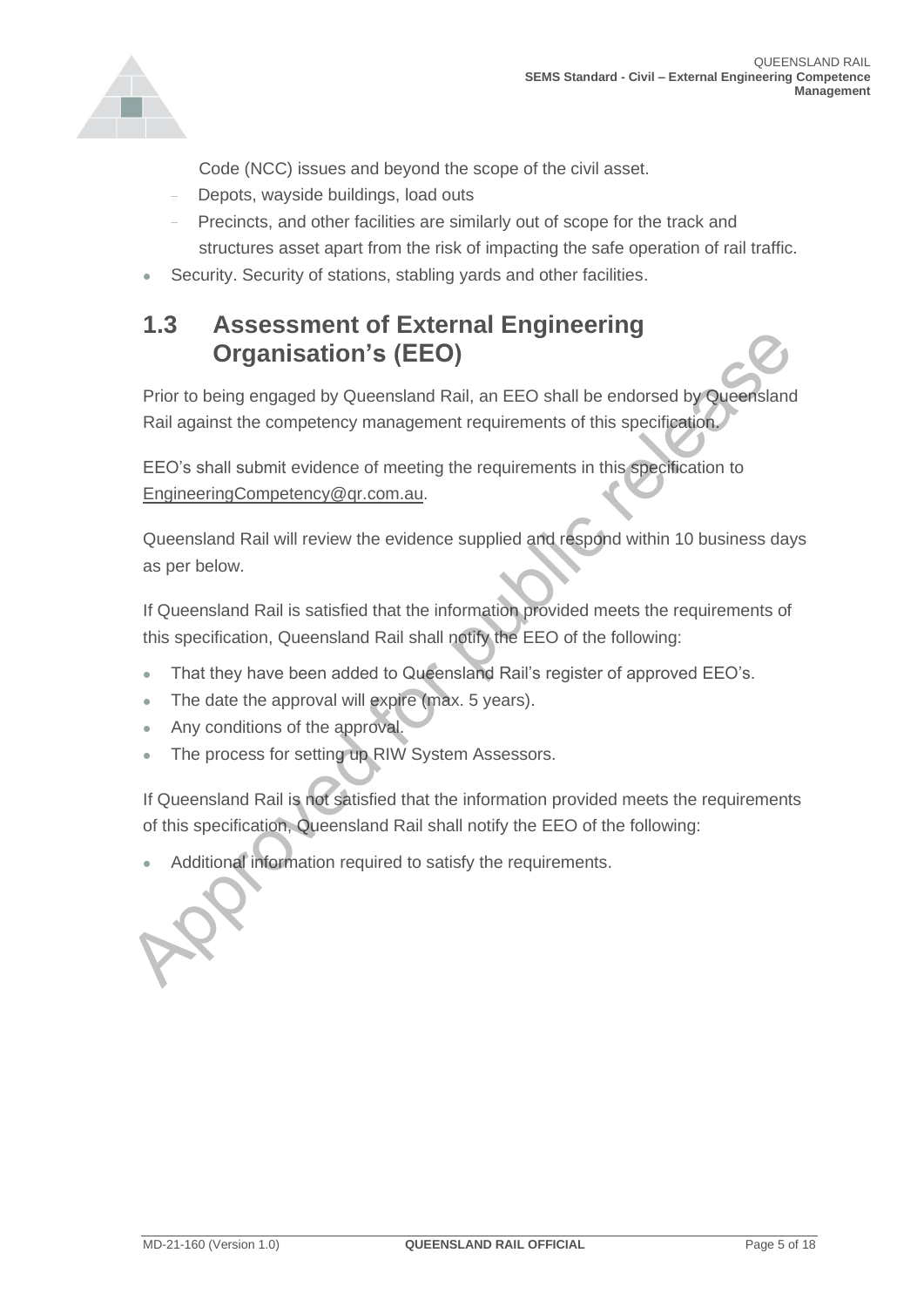

## <span id="page-5-0"></span>**2 Requirements of this Specification**

#### <span id="page-5-1"></span>**2.1 Overview**

This section defines the specific competency management requirements that EEO's shall demonstrate prior to providing engineering services to Queensland Rail. The EEO's Competency Management System shall meet the following requirements:

- An EEO shall have documented systems and processes in place for managing the competency of staff, contractors, sub-contractors.
- An EEO shall have arrangements in place to assess the competence and proficiency of staff and maintain a register of approved competency assessors.
- An EEO shall maintain records of competence management. All records shall be maintained for audit purposes and securely stored for the validity period of the competency certification.
- An EEO shall maintain a register of all engineering services provided by staff and their competencies at the time they delivered the service.

Section 2.1.1 – 2.1.4 provides guidance on possible methods, evidence and processes that an EEO may utilise to demonstrate their competence management procedure adequately addresses these requirements.

#### **2.1.1 Requirement 1**

*An EEO shall have documented systems and processes in place for managing the competency of staff, contractors, sub-contractors.*

The EEO is required to have a system in place for managing the competencies of all personnel engaged by them in the delivery of engineering services to Queensland Rail. This system will include assessment of the required knowledge, behaviours and skills required to deliver the engineering services. 19 An EEO shall have documented systems and processes in place for managing<br>
19 An EEO shall have documented systems and processes in place for managing<br>
19 An EEO shall have arrangements in place to assess the compation o

The EEO may need to demonstrate how they will assure Queensland Rail that personnel involved on a specific task have the necessary knowledge, skills and behaviours to competently deliver the engineering services that are safe and meet Queensland Rail requirements.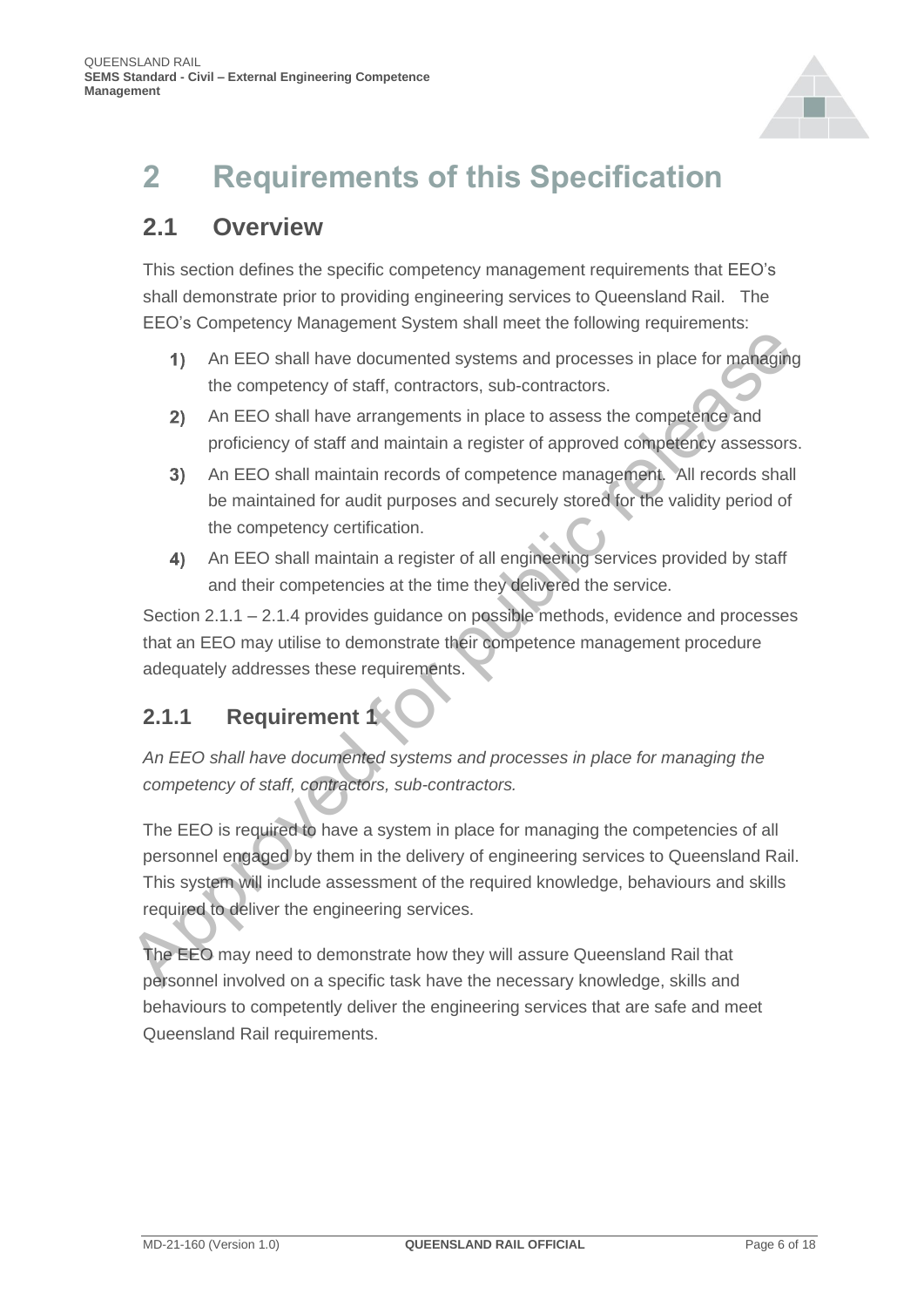

Evidence that may be required to demonstrate compliance with this Requirement include:

- A Competency Management Plan that consistently manages competencies for the EEO. This system should reflect the size and nature of the services delivered by the EEO and should provide evidence of the competency for all personnel involved. The system should be traceable and auditable and include all components of the Competence Management System.
- A documented process detailing how the EEO assures the competencies of a parties in the supply chain, who may or may not work directly for the EEO (e.g., subcontractors). Competence Management System.<br>
A documented process detailing how the EEO assures the competencies of a<br>
parties in the supply chain, who may or may not work directly for the EEO (e.g., sub<br>
contractors).<br>
2.1.2 Requiremen

#### **2.1.2 Requirement 2**

*An EEO shall have arrangements in place to assess the competence and proficiency of staff and maintain a register of approved competency assessors.*

EEO's shall be able to demonstrate a documented process for ongoing assessment of the competence and proficiency of staff. This includes the following:

- Defining competence management functions and responsibilities relating to the assessment task
- Ensuring suitably qualified and experienced individuals are accountable for the assessment task.

#### **2.1.3 Requirement 3**

*An EEO shall maintain records of competence management. All records shall be maintained for audit purposes and securely stored for the validity period of the competency certification.*

EEO's shall maintain current competency records for all personnel delivering engineering services for Queensland Rail. This should include:

- Employee details
- Qualifications and expiry dates
- Assessment records
- Evidence of competency (e.g. design reports or plans, interviews, log books, references).

Records should also be maintained such that the EEO can assure Queensland Rail that the competence of sub-contractors or suppliers downstream in the supply chain are also appropriately managed.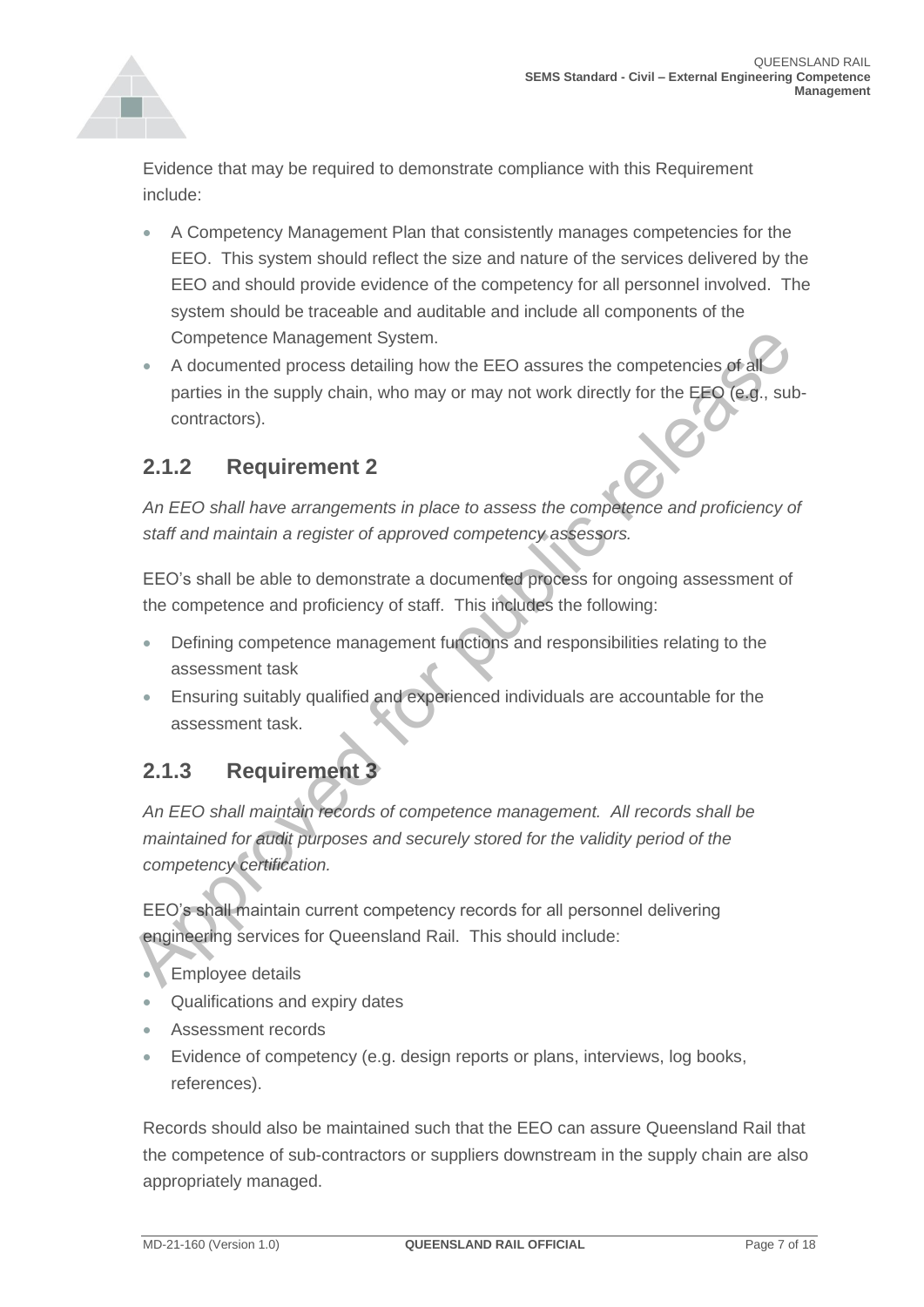

#### **2.1.4 Requirement 4**

*An EEO shall maintain a register of all engineering services provided by staff, and the competency at the time they delivered the service.*

The EEO shall maintain a register of all engineering services provided to Queensland Rail detailing the roles, responsibilities, and competencies of the personnel at the time the service was undertaken. The purpose of the register is to provide an auditable record of staff, the competencies they have been assessed as holding, and the assessed proficiency levels at the time they undertook the engineering service for Queensland Rail. the service was undertaken. The purpose of the register is to provide an auditable<br>
record of staff, the competencies they have been assessed as holding, and the<br>
record of staff, the competencies they have been assessed a

The register should contain the following minimum information:

- Employee details
- Job role and function (e.g., Structural Design Engineer, RPEQ, Design Certifier)
- Assessed competencies and proficiency levels
- Assessment dates and validity period
- Any functions or duties that require specific proficiency levels or certifications (e.g., RPEQ, RIW, Certification duties)

### <span id="page-7-0"></span>**2.2 Audit/ Assurance**

Assurance of Queensland Rail's operations is reliant on the competency of the personnel responsible for designing, constructing, certifying and maintaining all elements of the system across all stages of the asset lifecycle.

Queensland Rail may audit an approved EEO's compliance with their endorsed Competency Management System at any time.

### <span id="page-7-1"></span>**2.3 Responsibilities**

EEO's shall ensure all employees, contractors, and sub-contractors delivering engineering services for Queensland Rail are competency assessed in accordance with the EEO's endorsed Competency Management System.

EEO's shall ensure staff are competent in accordance with Queensland Rail requirements, including the requirements of this specification, before commencing work on Queensland Rail infrastructure.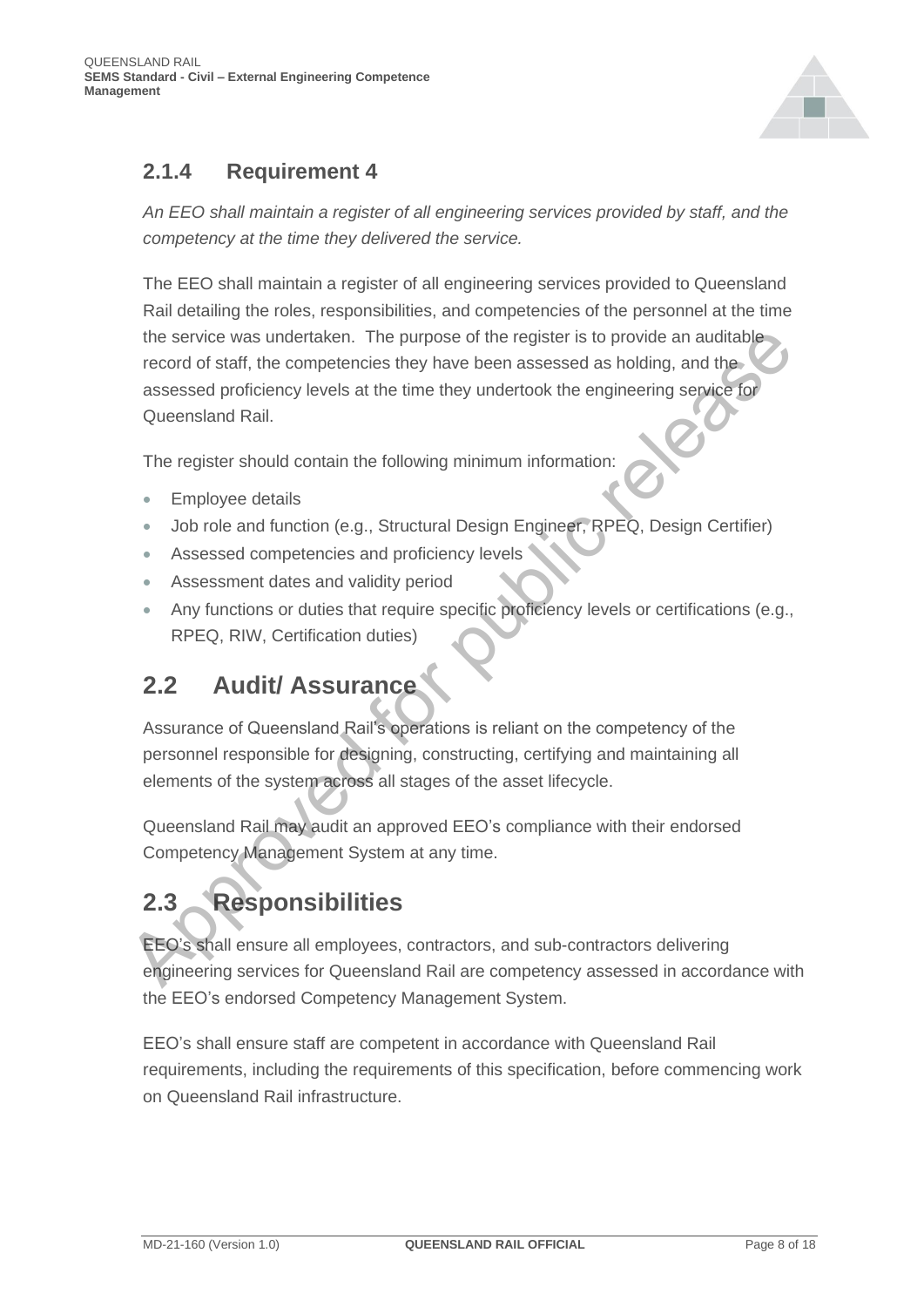

#### <span id="page-8-0"></span>**2.4 Rail Safety Worker roles**

In addition to the requirements for all workers to comply with the applicable competency management system of the EEO, workers who are required to undertake certification and/or verification activities for Queensland Rail that have the potential to affect the safety of the railway are required to be assessed as Rail Safety Workers in the Rail Industry Worker (RIW) System, as these roles have additional duties under Rail Safety National Law.

Queensland has adopted the Rail Industry Worker (RIW) System to record all evidence requirements for the Rail Safety Worker roles.

Table 2 outlines the RIW roles that need to be held for certification activities.

The EEO is responsible for assessing employees for required RIW roles.

The EEO is responsible for managing the specific skills and area of competence for each RIW. For example, an RIW 'Design Certifier' shall only certify designs within their area of competence, where they have undertaken the work, or directly supervised others as required by the Professional Engineers Act. National Law.<br>
Cueensland has adopted the Rail Industry Worker (RIW) System to record all evidence<br>
requirements for the Rail Safety Worker roles.<br>
Table 2 outlines the RIW roles that need to be held for certification acti

Evidence of competence for Rail Industry Workers will be shown in the RIW system through the RIW holding valid job role/s as applicable to the rail safety work intended to be performed.

#### **2.4.1 RIW Competency Assessment Process**

Competency Assessment for RIW roles shall be undertaken by the EEO. The process for undertaking the assessment is as follows:

- The RIW system Employer Administrator is to select and submit the relevant competencies (and evidence file/s) along with the job roles on behalf of the RIW for assessment/verification as applicable
- The nominated EEO Assessor receives a workflow notification and will either approve or reject the assessment based on the standard set for intended rail safety work
- $3)$ If the job role/s are approved, they will be shown as valid in RIW system
- $4)$ If the job role/s are rejected the affected job roles will show as invalid
- $5)$ Job roles will also go to invalid if competencies associated with the job role expire post the assessment.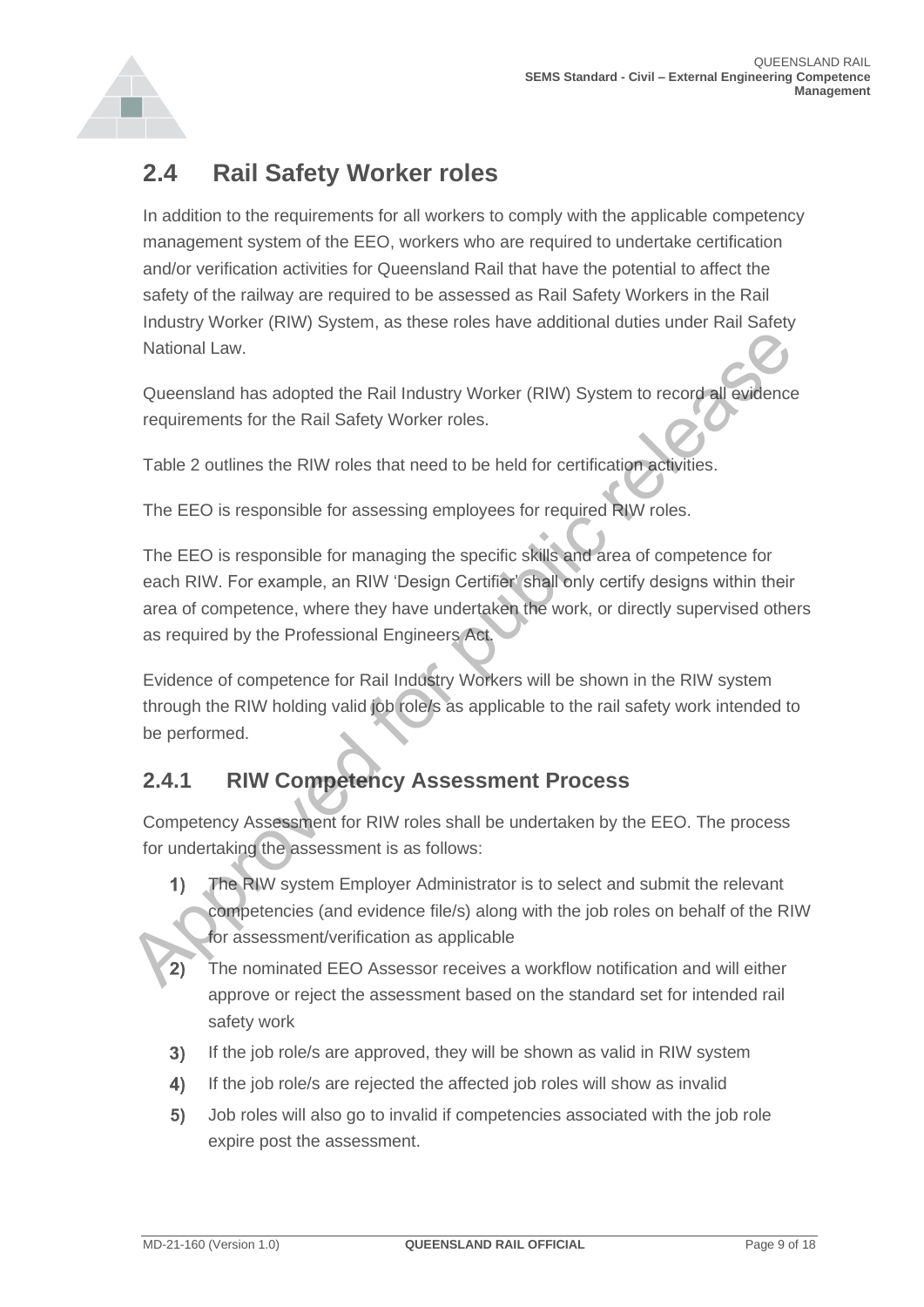

#### <span id="page-9-0"></span>**2.5 Sole traders**

Competency management of Sole Traders is the responsibility of the individual.

Queensland Rail will undertake the RIW assessment process for Sole Traders who apply through the RIW system for RIW roles.

#### <span id="page-9-1"></span>**2.6 Competency Assurance and Audits**

Queensland Rail has adopted the Rail Industry Worker System to record all evidence requirements for the RIW roles.

This provides Queensland Rail with full traceability of all RIW's competencies for the rail safety work being undertaken. This then forms the basis of Queensland Rail's audits against RIW's, whether periodically to maintain quality, as a result of an alleged incident/breach or when Queensland Rail has reason to suspect the RIW's competence is invalid.

It is mandatory for all RIW's to hold a valid RIW Card on their person whilst undertaking rail safety work for Queensland Rail. When approached by a Queensland Rail auditor / authorised person, the RIW shall present their RIW Card for checking of compliance against the role requirements (qualifications/competencies) within the RIW System. Where a RIW is found to not hold the necessary competencies / authorisations for the work being undertaken, the RIW shall be escorted from the worksite (if on Queensland Rail property). This shall initiate an investigation by Queensland Rail and may result in a suspension of the RIW for that or all roles the RIW holds and prevent the RIW from undertaking rail safety work for Queensland Rail. **2.6 Competency Assurance and Audits**<br>Queensland Rail has adopted the Rail Industry Worker System to record all swidence<br>requirements for the RIW roles.<br>This provides Queensland Rail with full traceability of all RIW's co

The investigation of an incident and/or breach shall be in accordance with the Queensland Rail Business Rules for Management of Rail Safety Worker Contractors, Rail Safety Work Standard and Determining Requirements for Rail Safety Workers Guideline.

Queensland Rail may undertake an audit of any or all evidence in support of a RIW's classification. The audit may request further information from the RIW. Where deficiencies are identified, the RIW shall be required to provide additional information within a reasonable time. In support of this requirement, Queensland Rail reserves the right to suspend individual job role or roles or place a 'block' against the individual's profile in the Rail Industry Worker System until such deficiencies are rectified. This shall prevent the RIW from undertaking all rail safety work for Queensland Rail specific to that classification.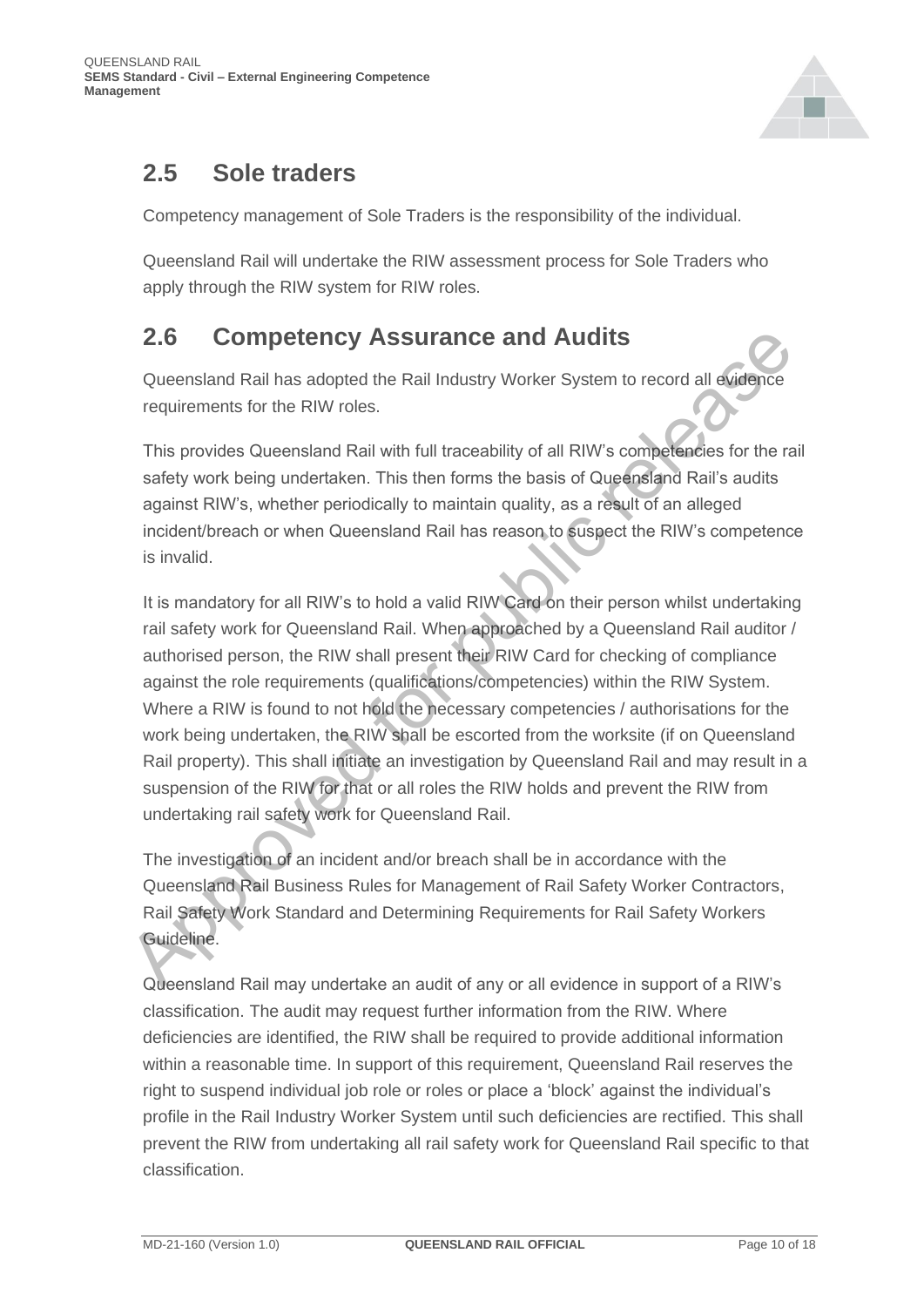

#### <span id="page-10-0"></span>**2.7 Reassessments**

All RIW's with one or multiple job roles assessed shall be required to resubmit for reassessment prior to the end of the validity (expiry) period of each role (i.e., reassessed before the job role expires).

A RIW with an expired role shall not undertake rail safety work for those roles with expired competencies until the deficiencies have been rectified.

#### <span id="page-10-1"></span>**2.8 Implementation of this specification**

The requirements of this specification will be introduced in accordance with the below principles:

- Project that are 'in-flight' and with contracts executed prior to 1st April 2022 are exempt and are not required to meet the requirements of this specification. **Proved for Public Release**
- Projects executed on, or after, 1<sup>st</sup> April 2022 shall comply with this specification.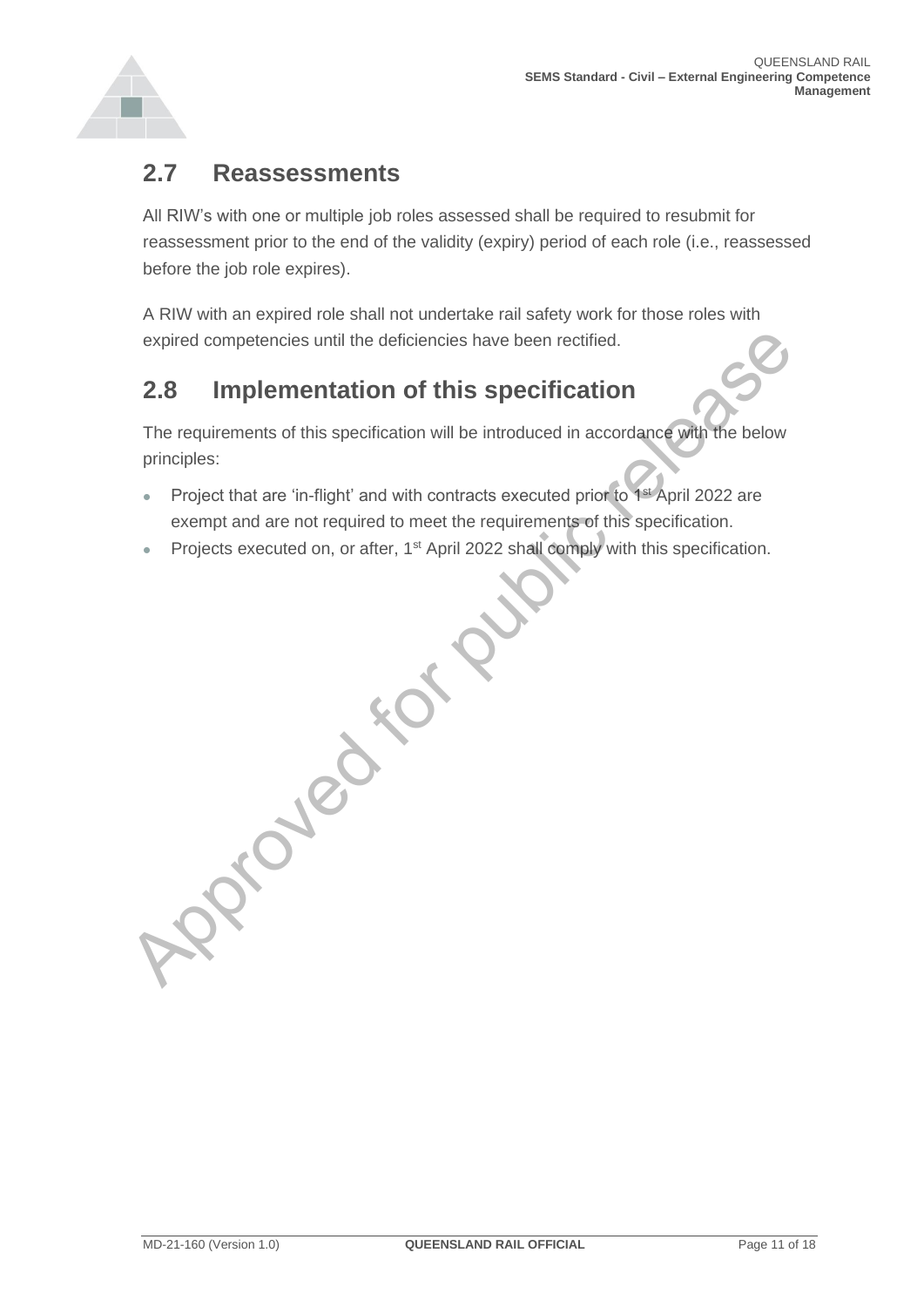

#### <span id="page-11-0"></span>**2.9 Rail Industry Worker (RIW) roles**

|                     | (RIW role - Design<br>Certifier)                                                                      | of track and/ or structures<br>infrastructure while interpreting and<br>complying with standards.<br>Accountable for the final sign-off of<br>track and structures designs. | engineering qualification which is<br>acceptable for corporate membership of<br>Engineers Australia<br>Registered Professional Engineer<br>Queensland (RPEQ) accreditation<br>10+ years of experience in track and or<br>structures design.                                                           | Certified copy of RPEQ Certificate and<br>evidence of currency<br>Resume/Portfolio of Evidence                                    |
|---------------------|-------------------------------------------------------------------------------------------------------|-----------------------------------------------------------------------------------------------------------------------------------------------------------------------------|-------------------------------------------------------------------------------------------------------------------------------------------------------------------------------------------------------------------------------------------------------------------------------------------------------|-----------------------------------------------------------------------------------------------------------------------------------|
| <b>Construction</b> | <b>Senior Construction</b><br><b>Engineer</b><br>$(RIW$ role $-$<br><b>Construction</b><br>Certifier) | Responsible for construction<br>certification of track and/or<br>structures infrastructure, while<br>interpreting and complying with<br>standards.                          | Degree in civil engineering or equivalent<br>engineering qualification which is<br>acceptable for corporate membership of<br><b>Engineers Australia</b><br>Registered Professional Engineer<br>Queensland (RPEQ) accreditation<br>10+ years of experience in track and or<br>structures construction. | Certified copy of Qualification<br>Certified copy of RPEQ Certificate and<br>evidence of currency<br>Resume/Portfolio of Evidence |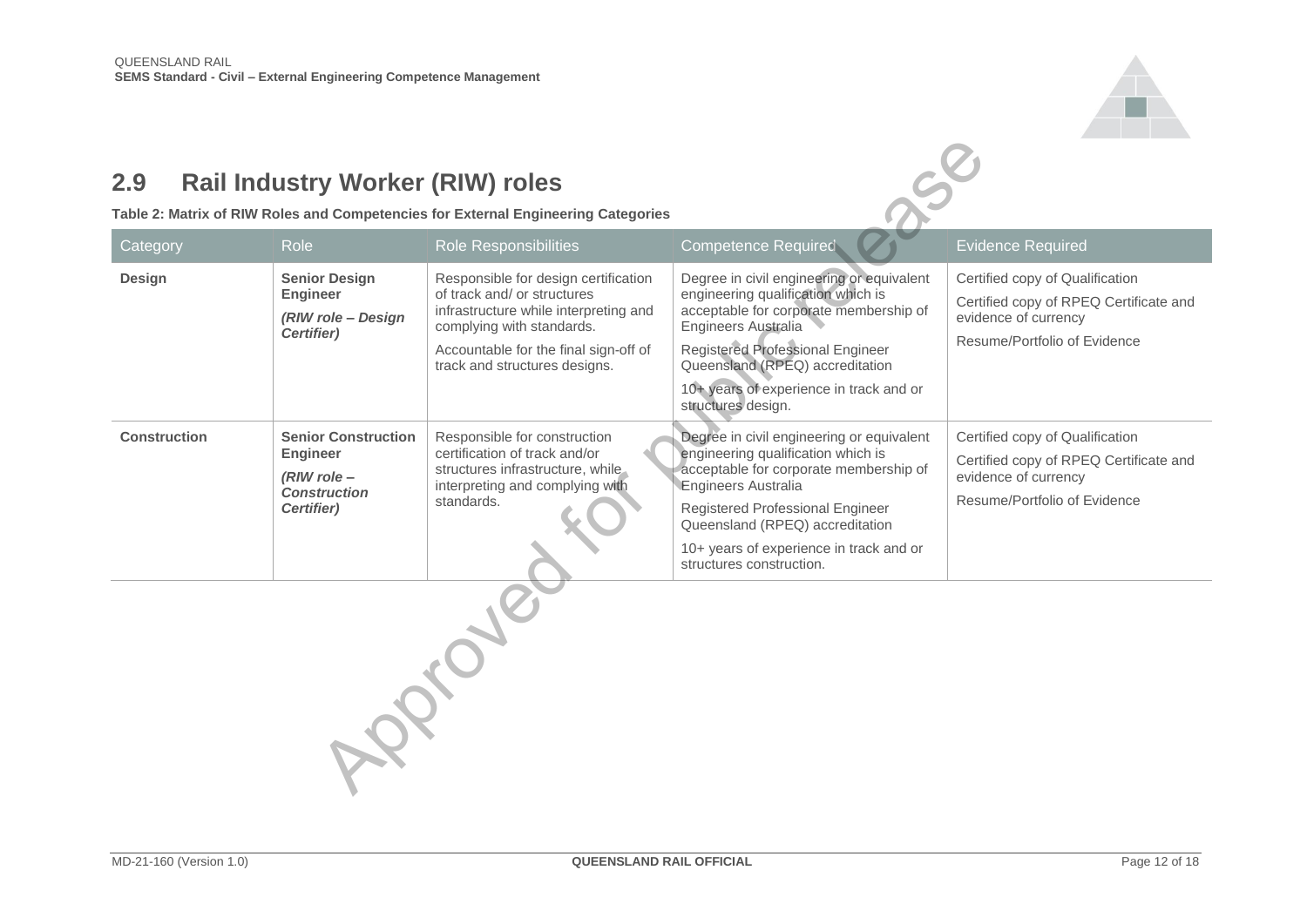

### <span id="page-12-0"></span>**3 Terms and definitions**

The following key terms and definitions are unique to this Procedure. Please refer to the [Business Glossary](https://queenslandrail.sharepoint.com/ResourceCentre/PolicyRegulation/IMF/Lists/BusinessGlossary/AllItems.aspx) for other terms not included in this section.

| Term                                                | <b>Definition</b>                                                                                                                                                                                                                                                                                                                                | Source <sup>1</sup>                                            |
|-----------------------------------------------------|--------------------------------------------------------------------------------------------------------------------------------------------------------------------------------------------------------------------------------------------------------------------------------------------------------------------------------------------------|----------------------------------------------------------------|
| <b>Australian Qualifications</b><br>Framework (AQF) | The national policy for regulated qualifications in Australian<br>education and training.                                                                                                                                                                                                                                                        |                                                                |
| <b>Certified Copies</b>                             | Copies of documents which are confirmed as true copies<br>of the originals, by a person authorised to do so.                                                                                                                                                                                                                                     |                                                                |
| Competency                                          | The possession and application of both knowledge and<br>skills that correspond to relevant workplace requirements<br>and other vocational needs.                                                                                                                                                                                                 |                                                                |
| <b>Direct Supervision</b>                           | Direct supervision is when the supervisor has direct<br>contact with the supervisee and actual knowledge of the<br>work or professional engineering service being provided.                                                                                                                                                                      |                                                                |
| Overbridge                                          | A bridge crossing over a railway, railway land, or railway<br>corridor.                                                                                                                                                                                                                                                                          |                                                                |
| <b>Professional Engineering</b><br><b>Service</b>   | An engineering service that requires, or is based on, the<br>application of engineering principles and data to a design,<br>or to a construction, production, operation or maintenance<br>activity, relating to engineering, and does not include an<br>engineering service that is provided only in accordance<br>with a prescriptive standard. | Queensland<br>Professional<br>Engineers Act<br>2002 (The Act). |
| <b>Rail Industry Worker</b><br>(RIW)                | Rail Industry Worker means an individual who carries out<br>rail safety work under the National Rail Industry Worker<br>Program for which Queensland Rail is a member.                                                                                                                                                                           |                                                                |
| <b>Rail Industry</b><br>Worker (RIW) Card           | The card used to identify each RIW.                                                                                                                                                                                                                                                                                                              |                                                                |
| Rail Industry Worker System                         | Refers to the Queensland Rail approved external provider<br>of the competency management system for contractors to<br>demonstrate compliance against Queensland Rails<br>requirements. The provider also issues RIW Cards via the<br>system.                                                                                                     |                                                                |
| <b>Rail Safety Work</b>                             | Work as defined by the Rail Safety National Law (South<br>Australia) Act 2012.                                                                                                                                                                                                                                                                   | Rail Safety<br>National Law<br>(South Australia)<br>Act 2012   |
| <b>Recognition of Prior Learning</b><br>(RPL)       | Recognition including recognition of prior learning (RPL)<br>is a process for giving candidates credit for skills,<br>knowledge and experience gained through working and<br>learning.                                                                                                                                                           |                                                                |

<sup>&</sup>lt;sup>1</sup> Where left blank, Source is not applicable.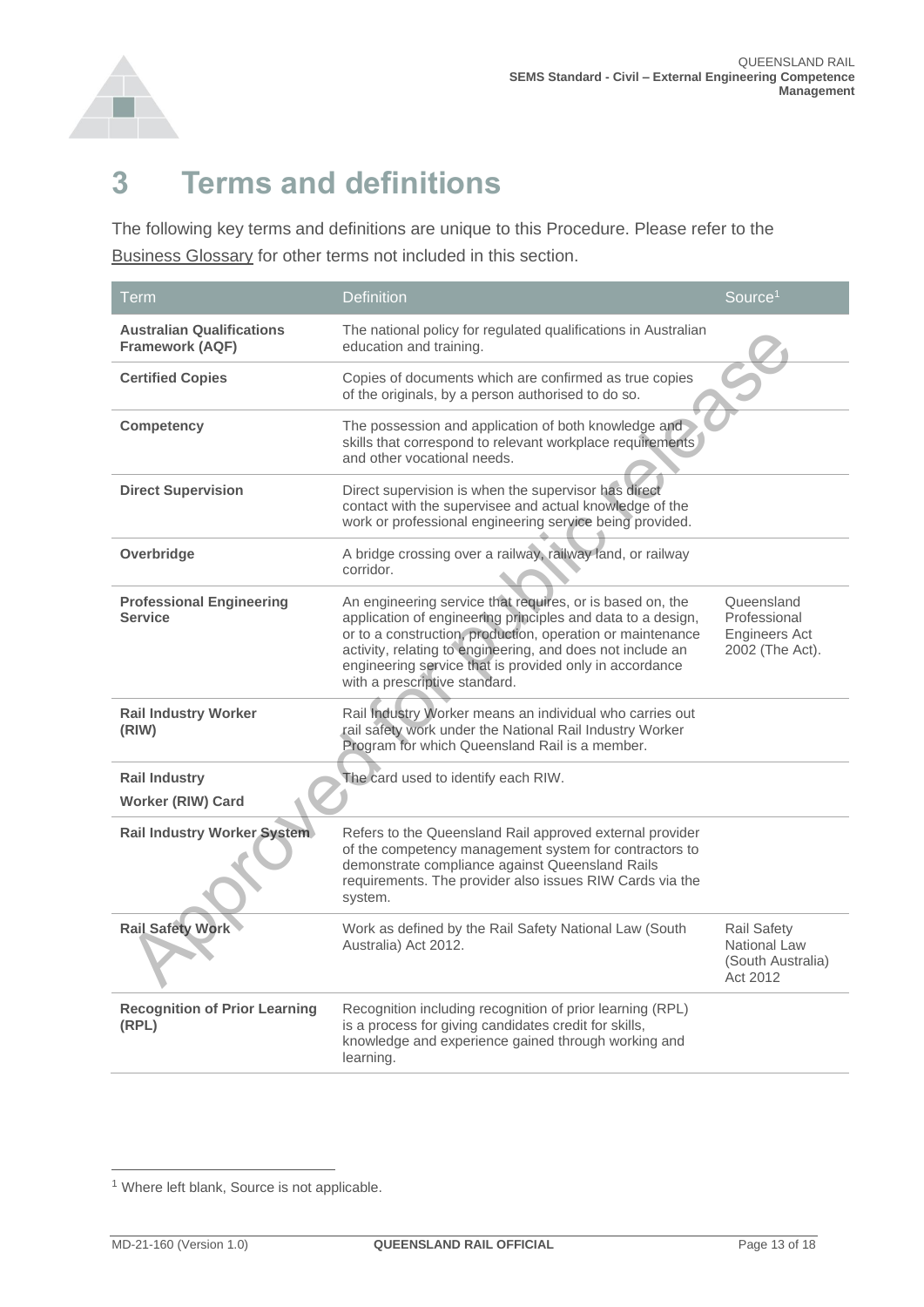

| <b>Term</b>                                                         | <b>Definition</b>                                                                                                                                                                                                                      | Source <sup>1</sup> |
|---------------------------------------------------------------------|----------------------------------------------------------------------------------------------------------------------------------------------------------------------------------------------------------------------------------------|---------------------|
| <b>Registered Professional</b><br><b>Engineer Queensland (RPEQ)</b> | The Queensland Government Professional Engineers Act<br>2002 (the Act) requires professional engineers to register<br>with the Board of Professional Engineers before they can<br>provide the engineering services defined in the Act. |                     |
|                                                                     | The only exception is for persons who practise under the<br>direct supervision of RPEQs.                                                                                                                                               |                     |
|                                                                     | Note that in all cases, the professional engineering service<br>must be provided within the RPEQ's area of competency<br>as defined under the Act.                                                                                     |                     |
| Underbridge                                                         | A bridge structure supporting the track.                                                                                                                                                                                               |                     |
| APPIC                                                               |                                                                                                                                                                                                                                        |                     |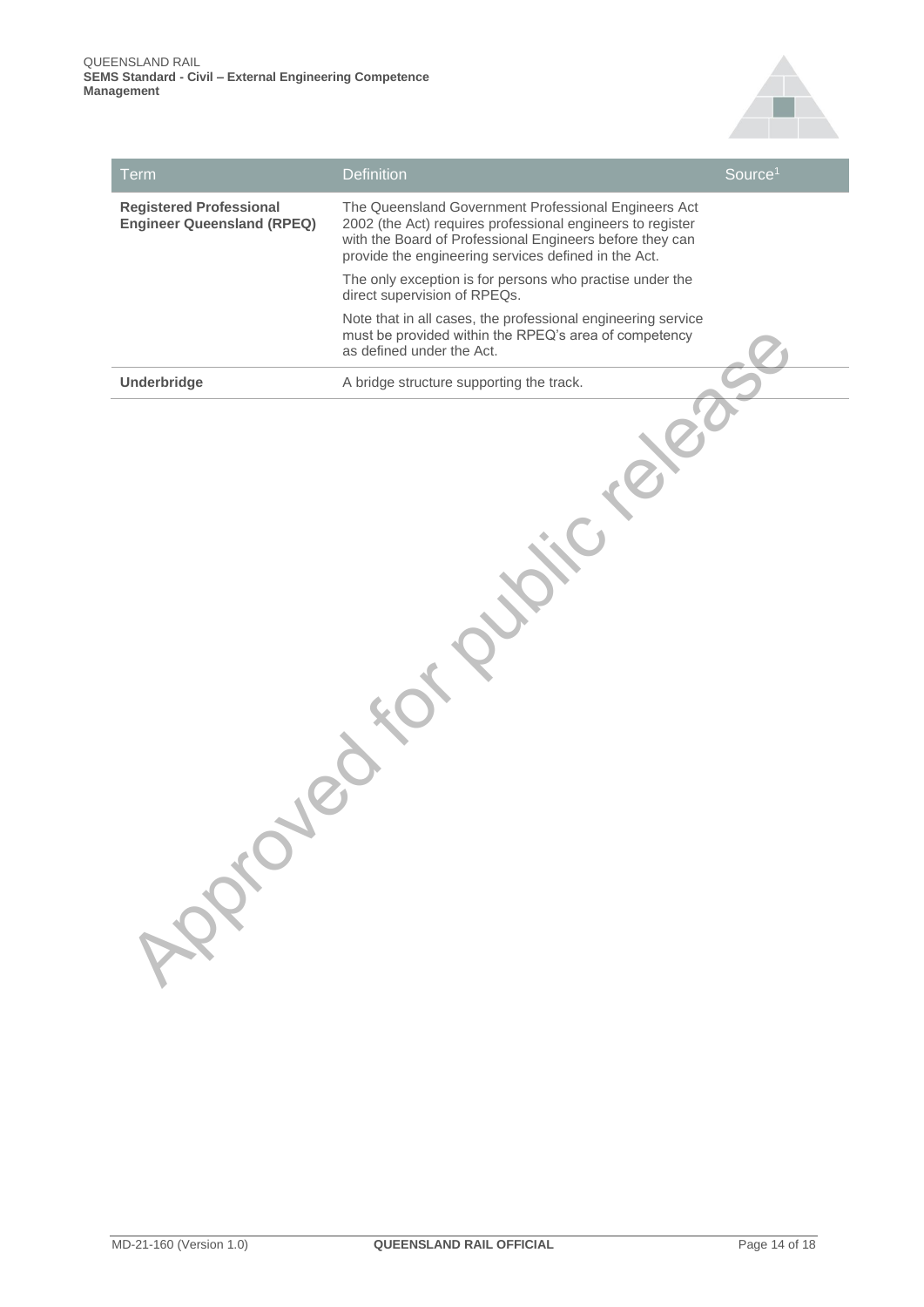

### <span id="page-14-0"></span>**4 Document history**

#### **Document Information**

| <b>Current Version</b>           | 1.0                                                                                                                                                                                |  |  |  |  |
|----------------------------------|------------------------------------------------------------------------------------------------------------------------------------------------------------------------------------|--|--|--|--|
| <b>First Released</b>            | 20 October 2021                                                                                                                                                                    |  |  |  |  |
| <b>Last Updated</b>              | 20 October 2021                                                                                                                                                                    |  |  |  |  |
| <b>Review Frequency</b>          | Every 5 years                                                                                                                                                                      |  |  |  |  |
| <b>Review Before</b>             | 20 October 2026                                                                                                                                                                    |  |  |  |  |
| <b>Document Authoriser</b>       | Chief Executive Officer (CEO)                                                                                                                                                      |  |  |  |  |
| <b>Functional Owner</b>          | Track and Structures Discipline Head                                                                                                                                               |  |  |  |  |
| Document Owner / Approver        | Track and Structures Discipline Head                                                                                                                                               |  |  |  |  |
| <b>Content Developer*</b>        | Track and Structures Discipline Head.                                                                                                                                              |  |  |  |  |
| <b>Review Stakeholders</b>       | Track & Civil Engineering, Chief Engineer, Rail Accreditation, People<br>Capability & Analytics and External Organisations.                                                        |  |  |  |  |
| Audience                         | All employees, contractors and consultants undertaking Track and<br>Structures work. Employees include supervisors and managers with<br>responsibilities for Track and Structures. |  |  |  |  |
| *Contact for further information |                                                                                                                                                                                    |  |  |  |  |
|                                  |                                                                                                                                                                                    |  |  |  |  |

#### **Document Amendment History**

| <b>Document Amendment History</b>                                                                                                                                                                                                                                                                                                                                                                                                                                            |             |                       |                             |  |  |
|------------------------------------------------------------------------------------------------------------------------------------------------------------------------------------------------------------------------------------------------------------------------------------------------------------------------------------------------------------------------------------------------------------------------------------------------------------------------------|-------------|-----------------------|-----------------------------|--|--|
| Version                                                                                                                                                                                                                                                                                                                                                                                                                                                                      | <b>Date</b> | Section(s)<br>Amended | <b>Summary of Amendment</b> |  |  |
| 1.0                                                                                                                                                                                                                                                                                                                                                                                                                                                                          | 20/10/2021  | <b>New</b>            | First release               |  |  |
| This document contains confidential material relating to the business and financial interests of Queensland Rail.<br>Queensland Rail is to be contacted in accordance with Part 3, Division 3 Section 37 of the Right to Information Act 2009<br>should any Government Agency receive a Right to Information application for this document. Contents of this document<br>may either be in full or part exempt from disclosure pursuant to the Right to Information Act 2009. |             |                       |                             |  |  |

© 2021 Queensland Rail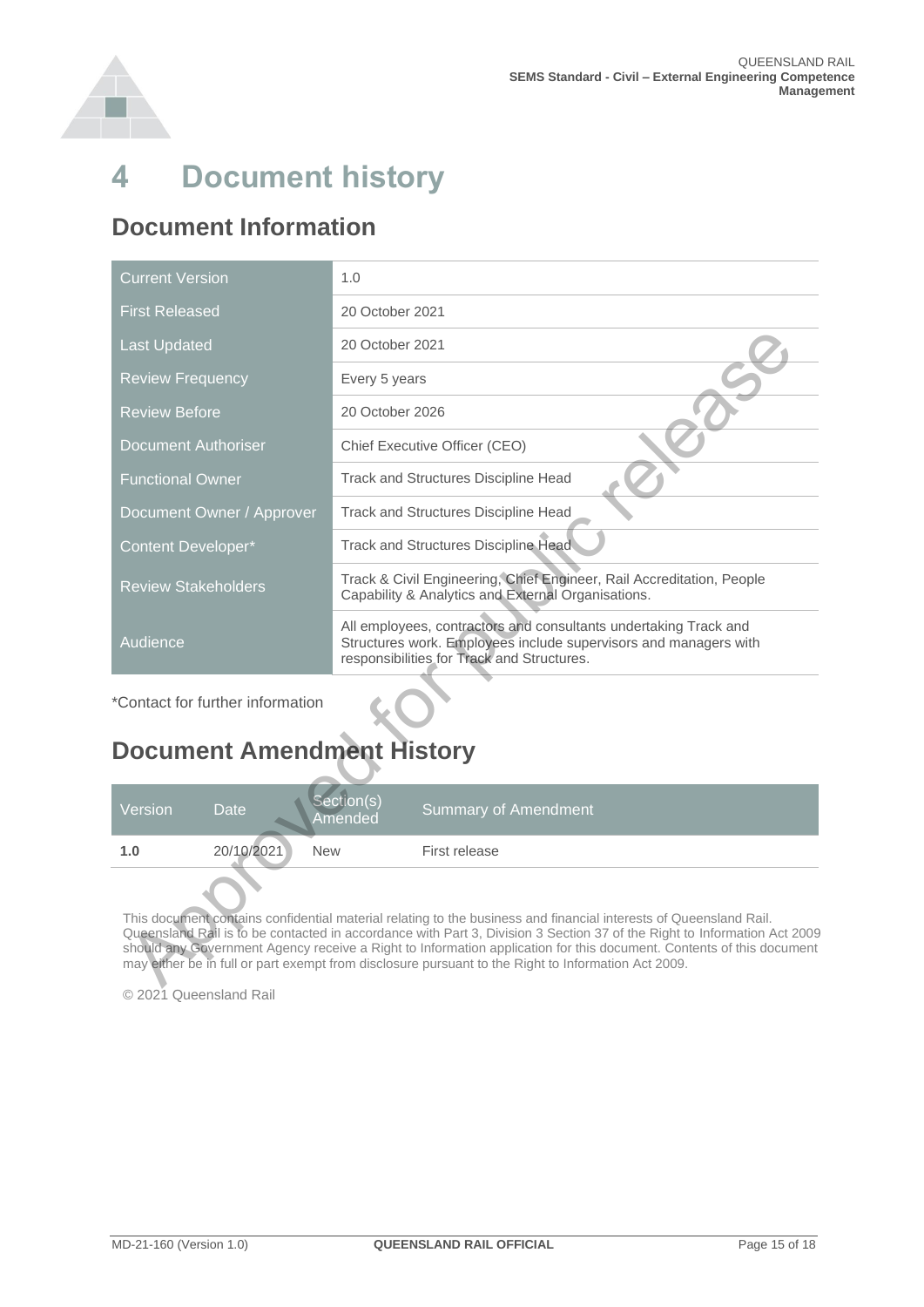

### <span id="page-15-0"></span>**5 Responsibilities**

The following table establishes the responsibilities of internal Queensland Rail stakeholders specific to this Specification.

#### <span id="page-15-1"></span>**5.1 Who does what?**

| Who                                                   | What                                                                                                                                                                                     |  |  |  |  |
|-------------------------------------------------------|------------------------------------------------------------------------------------------------------------------------------------------------------------------------------------------|--|--|--|--|
| <b>Discipline Head Track and</b><br><b>Structures</b> | Authorise External Engineering Organisations.<br>Undertake RIW assessment of Sole Traders.                                                                                               |  |  |  |  |
| <b>Asset Planning and Engineering</b>                 | Maintain register of approved External Engineering Organisations.<br>Coordinate review of applications from External Engineering<br>Organisations in accordance with this specification. |  |  |  |  |
| <b>RTO &amp; Learning Governance</b>                  | Set up RIW roles in the RIW system in accordance with this<br>specification.                                                                                                             |  |  |  |  |
|                                                       |                                                                                                                                                                                          |  |  |  |  |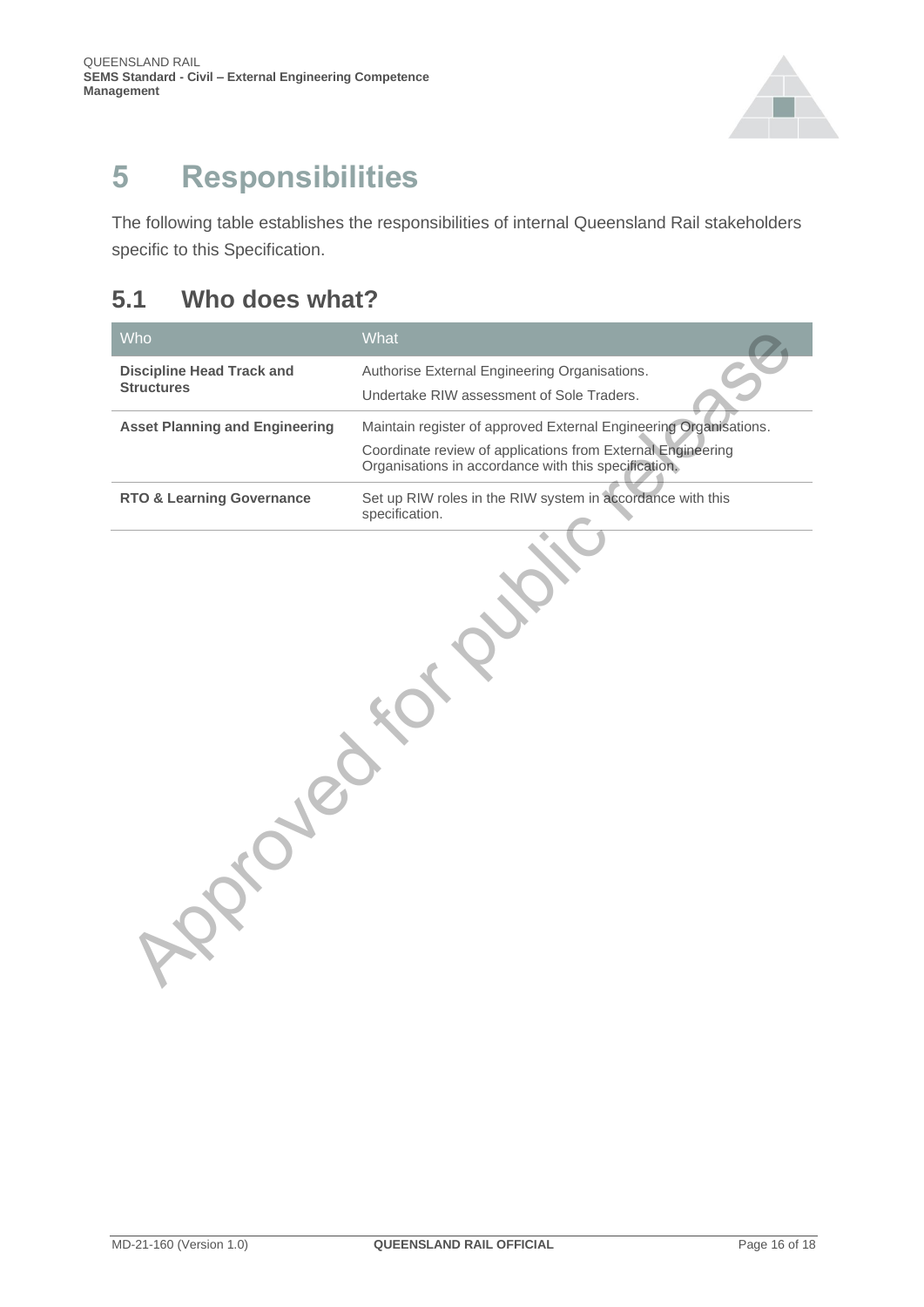

## <span id="page-16-0"></span>**6 Appendices**

#### <span id="page-16-1"></span>**Appendix 1 – Related documents**

#### **Legal, regulatory and other obligation sources**

| <b>Jurisdiction</b>                               | <b>Title</b>                                                                                                                                                                                                                                                                                                               |
|---------------------------------------------------|----------------------------------------------------------------------------------------------------------------------------------------------------------------------------------------------------------------------------------------------------------------------------------------------------------------------------|
| <b>Commonwealth</b>                               | N/A                                                                                                                                                                                                                                                                                                                        |
| <b>State</b><br><b>Other (Voluntarily adopted</b> | Rail Safety National Law (Queensland) Act 2017<br>Rail Safety National Law (Queensland) Regulation 2017<br>Rail Safety National Law (South Australia) Act 2012<br>Transport Infrastructure Act 1994<br>Work Health and Safety Act 2011<br>Work Health and Safety Regulation 2011<br>Professional Engineers Act 2002<br>N/A |
| by Queensland Rail)                               |                                                                                                                                                                                                                                                                                                                            |
| <b>Queensland Rail documents</b>                  |                                                                                                                                                                                                                                                                                                                            |
| Document type                                     | Document title                                                                                                                                                                                                                                                                                                             |
| <b>Principle</b>                                  | MD-10-69 Safety Policy                                                                                                                                                                                                                                                                                                     |
| <b>Standard</b>                                   | MD-20-390 Rail Safety Work                                                                                                                                                                                                                                                                                                 |
| <b>Strategy / Plan</b>                            | N/A                                                                                                                                                                                                                                                                                                                        |
| <b>Specification / Framework</b>                  | MD-16-675 Track and Structure Competency Management Specification                                                                                                                                                                                                                                                          |
| <b>Procedure</b>                                  | MD-13-79 Business Rules for Management of Rail Safety Worker<br>Contractors                                                                                                                                                                                                                                                |
| <b>Instruction</b>                                | N/A                                                                                                                                                                                                                                                                                                                        |
| <b>Guideline</b>                                  | MD-20-392 Determine Requirements for Rail Safety Workers                                                                                                                                                                                                                                                                   |
| Form / Template                                   | N/A                                                                                                                                                                                                                                                                                                                        |
|                                                   |                                                                                                                                                                                                                                                                                                                            |